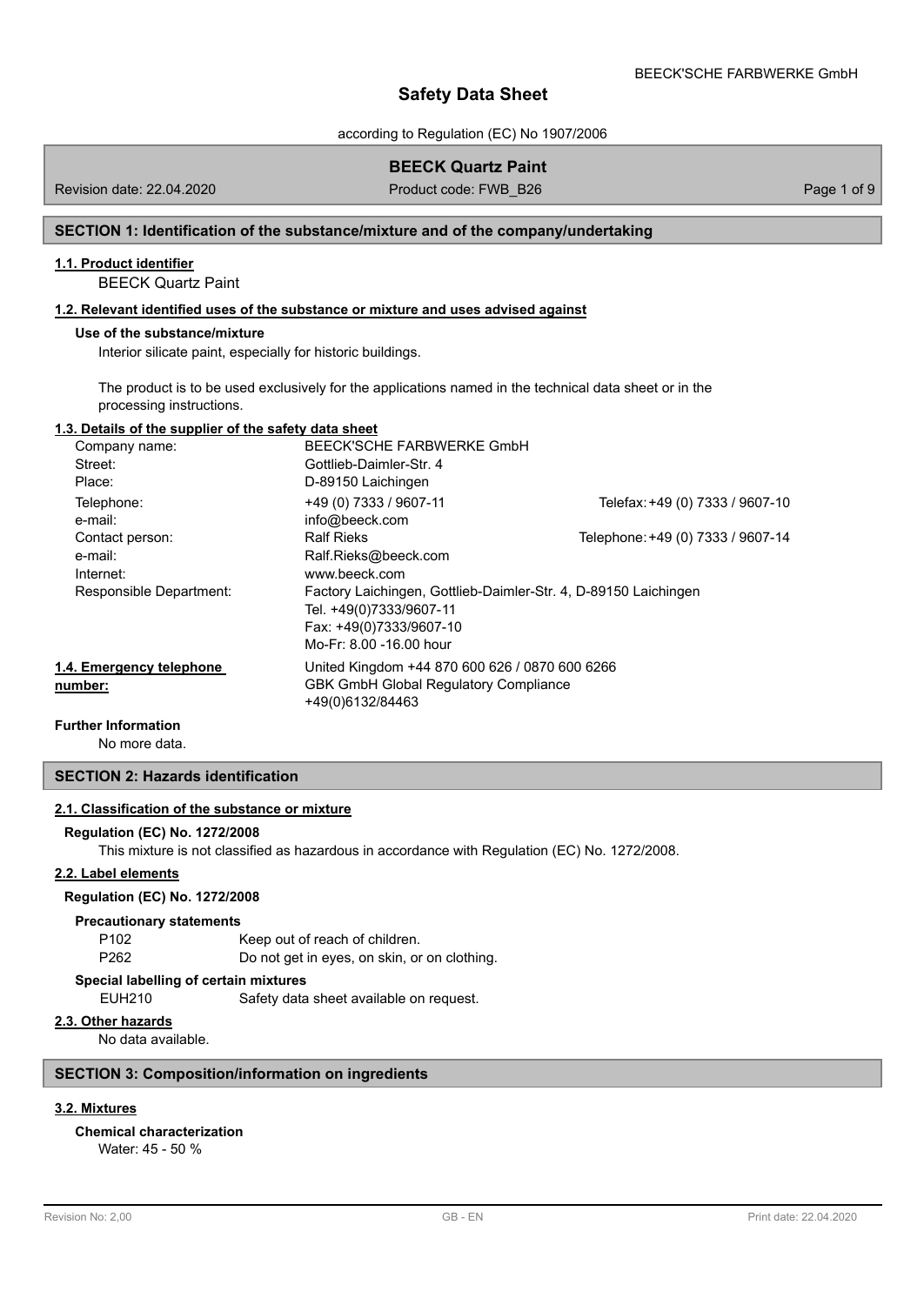according to Regulation (EC) No 1907/2006

# **BEECK Quartz Paint**

Revision date: 22.04.2020

Product code: FWB\_B26 Page 2 of 9

### **Hazardous components**

| <b>CAS No</b> | Chemical name                                            |          |                 |             |
|---------------|----------------------------------------------------------|----------|-----------------|-------------|
|               | EC No                                                    | Index No | <b>REACH No</b> |             |
|               | <b>GHS Classification</b>                                |          |                 |             |
| 1317-65-3     | Calcium carbonate                                        |          |                 | $5 - 10 \%$ |
|               | 207-439-9                                                |          |                 |             |
|               |                                                          |          |                 |             |
| 1312-76-1     | Silicic acid, potassium salt; Molar ratios > 3,2 (< 40%) |          |                 | $20 - 525%$ |
|               | 215-199-1                                                |          |                 |             |
|               |                                                          |          |                 |             |
| 13463-67-7    | Titanium oxide                                           |          |                 | $5 - 10 \%$ |
|               | 236-675-5                                                |          |                 |             |
|               |                                                          |          |                 |             |
| 14807-96-6    | Talcum                                                   |          |                 | $0 - 5\%$   |
|               | 238-877-9                                                |          |                 |             |
|               |                                                          |          |                 |             |

Full text of H and EUH statements: see section 16.

### **SECTION 4: First aid measures**

### **4.1. Description of first aid measures**

### **General information**

In case of feeling unwell: Obtain medical attention.

Show this safety data sheet to the doctor in attendance. Never give anything by mouth to an unconscious person. Lay the affected person down and keep him still; If unconscious, place the person in the recovery position.

Eye wash fountains and safety showers must be easily accessible.

### **After inhalation**

Move out of dangerous area. Protection is needed for the First Aider.

Move to fresh air. Lay the affected person down, and keep her or him warm and calm. If symptoms persist, call a physician. In case of irregular breathing or respiratory arrest: Oxygen or artificial respiration, if needed.

#### **After contact with skin**

Wash contaminated skin areas thoroughly with soap and water. Remove soiled clothing. Do not use solvents or thinners. If skin irritation persists, call a physician.

#### **After contact with eyes**

Rinse with plenty of water immediately, also under the eyelids, for at least 15 minutes. Remove contact lenses after the first 1 - 2 minutes and continue flushing.

Consult an ophthalmologist immediately.

### **After ingestion**

Immediately give large quantities of water to drink. Do not induce vomiting.

In the event of spontaneous nausea and unconsciousness, keep the head back and bring the patient into the recovery position. Keep the respiratory tract open, prevent aspiration. Lay the affected person down, and keep her or him warm and calm. Consult a physician.

### **4.2. Most important symptoms and effects, both acute and delayed**

## May cause eye/skin irritation.

nausea, vomiting, cough, shortness of breath, abdominal pain.

### **4.3. Indication of any immediate medical attention and special treatment needed**

Symptomatic treatment (decontamination and vital functions). If necessary, contact poisson centre.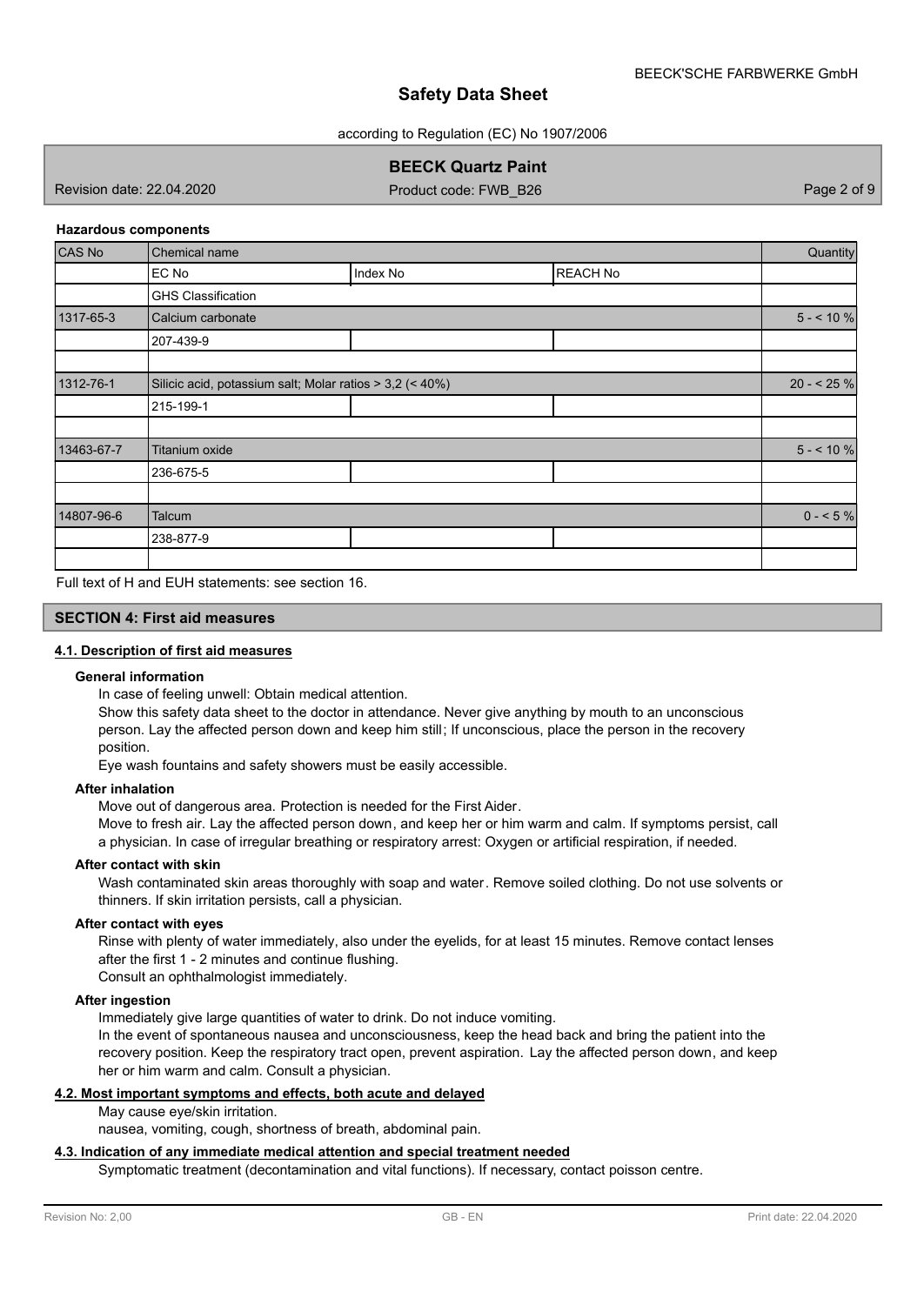according to Regulation (EC) No 1907/2006

## **BEECK Quartz Paint**

Revision date: 22.04.2020

Product code: FWB\_B26 Page 3 of 9

#### **SECTION 5: Firefighting measures**

### **5.1. Extinguishing media**

### **Suitable extinguishing media**

The product itself does not burn. Use extinguishing measures that are appropriate to the environment.

#### **Unsuitable extinguishing media**

Do not use a solid water stream as it may scatter and spread fire.

### **5.2. Special hazards arising from the substance or mixture**

The release of the following substances is possible in a fire: carbon dioxide (CO2), carbon monoxide (CO), smoke, nitrogen oxides (NOx).

The inhalation of hazardous decomposition products may cause serious health damage.

### **5.3. Advice for firefighters**

Do not breathe in the vapours and combustion gases. Wear self-contained breathing apparatus for fire fighting, if necessary.

#### **Additional information**

Contaminated extinguishing water and soil must be disposed of in accordance with official regulations . Do not let product enter drains.

### **SECTION 6: Accidental release measures**

### **6.1. Personal precautions, protective equipment and emergency procedures**

Evacuate personnel to a safe area. Ensure adequate ventilation, especially in confined areas. Do not breathe in vapours and mist.

Use personal protective equipment.

Slipping hazard due to leakage.

Avoid bringing product in contact with the skin.

#### **6.2. Environmental precautions**

May not end up in waste water or open waters. Entry into rivers or surface water is to be prevented by the erection of barriers made of sand or earth or by other suitable barriers. Contact the responsible authority immediately if the product ends up in the soil, a body of water, or the sewer system.

### **6.3. Methods and material for containment and cleaning up**

Soak up with inert absorbent material (e.g. sand, silica gel, acid binder, universal binder). Dispose of as described in section 13. After cleaning, flush away traces with water.

### **6.4. Reference to other sections**

See section 8, 13

### **SECTION 7: Handling and storage**

#### **7.1. Precautions for safe handling**

#### **Advice on safe handling**

Provide sufficient air exchange and/or exhaust in work rooms. Containers keep tightly closed. Avoid contact with skin and eyes.

The further treatment / removal of coatings by grinding, burning, etc. may create hazardous dust and/or vapour.

Do not breathe vapours/dust. When using, do not eat, drink, or smoke.

Suitable protective equipment: See section 8.

### **Advice on protection against fire and explosion**

The product is not flammable.

The product is not explosive.

#### **Further information on handling**

Comply with the health and safety at work laws. Handle, store and transport in compliance with local regulations and in labelled containers that are suitable for this product.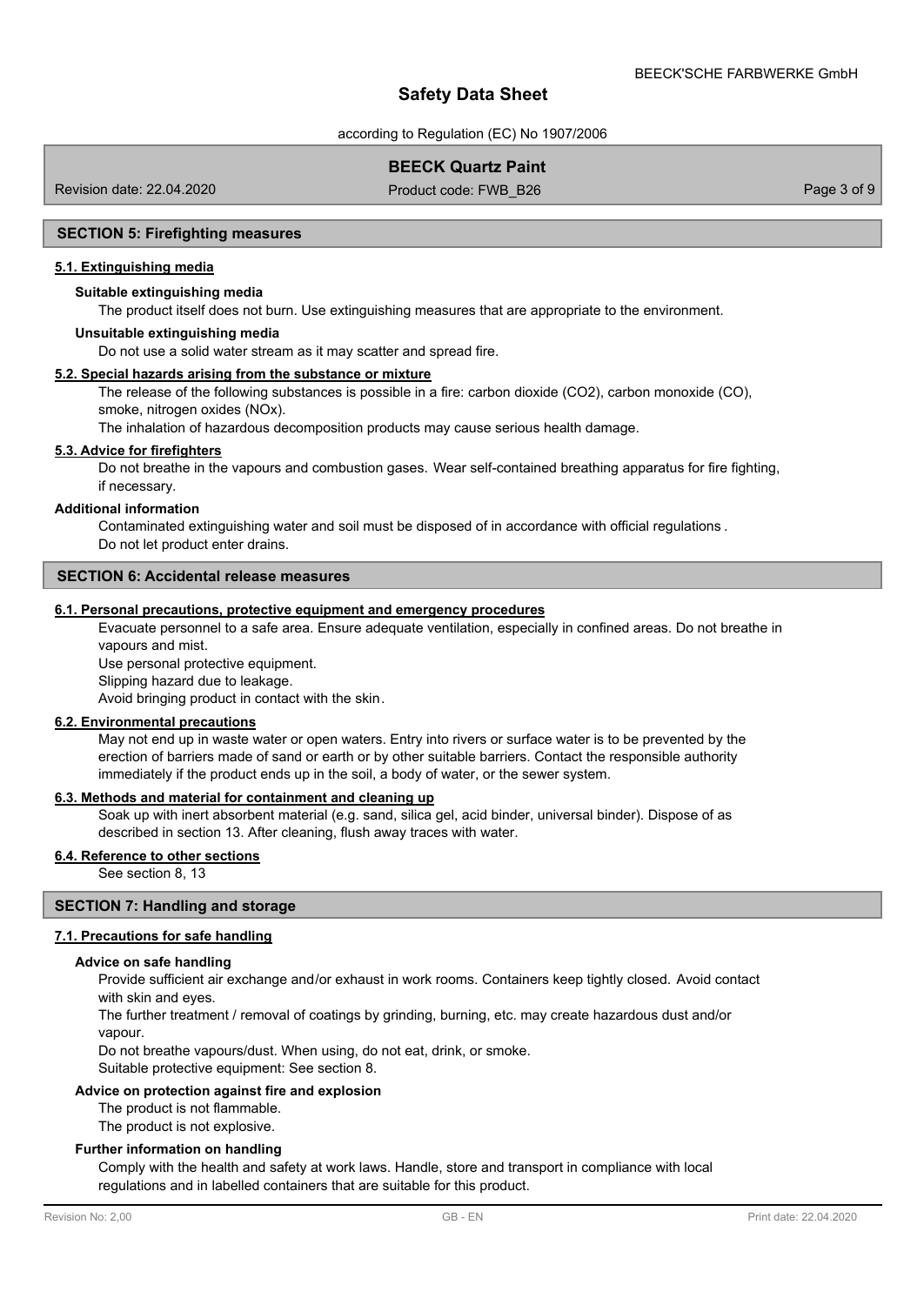according to Regulation (EC) No 1907/2006

# **BEECK Quartz Paint**

Revision date: 22.04.2020

Product code: FWB\_B26 Page 4 of 9

Take notice of the directions of use on the label.

### **7.2. Conditions for safe storage, including any incompatibilities**

#### **Requirements for storage rooms and vessels**

Store in compliance with the local regulations. Store sealed in the original container. Keep in a dry, cool place. Protect from freezing.

### **Hints on joint storage**

Do not store near acids. (Release of: CO2)

### **Further information on storage conditions**

Smoking in the storage rooms is forbidden. Entry by unauthorized individuals is forbidden.

Keep at temperatures between 5°C and 25°C.

Already opened containers should be closed thoroughly and should be stored upright in order to prevent leakage.

#### **7.3. Specific end use(s)**

No data available.

### **SECTION 8: Exposure controls/personal protection**

### **8.1. Control parameters**

### **Exposure limits (EH40)**

| <b>CAS No</b> | Substance                     | ppm | mq/m <sup>3</sup> | fibres/mll | Category  | Origin |
|---------------|-------------------------------|-----|-------------------|------------|-----------|--------|
| 1317-65-3     | Calcium carbonate, respirable |     |                   |            | TWA (8 h) | WEL    |
| 14807-96-6    | Talc respirable dust          |     |                   |            | TWA (8 h) | WEL    |
| 13463-67-7    | Titanium dioxide, respirable  |     |                   |            | TWA (8 h) | WEL    |

### **8.2. Exposure controls**

### **Appropriate engineering controls**

Ensure adequate ventilation, especially in confined areas. This can be achieved by local or space exhaust. If this is not sufficient, in order to hold the solvent vapour concentration lower than the occupational exposure limit an approved respiratory protection apparatus must be worn.

### **Protective and hygiene measures**

Avoid contact with skin and eyes. Do not breathe in vapours or spray mist. Remove and wash contaminated clothing before re-use. Do not eat, drink, smoke or take snuff at work. Wash hands before breaks and immediately after handling the product. Keep away from food, drink and animal food stuffs.

#### **Eye/face protection**

Safety glasses at risk of splashing. Safety glasses with side-shields. Eye wash.

### **Hand protection**

### Protective gloves.

The manufacturer recommends the following glove materials: PVC- or rubber gloves. Safety gloves should be selected for the actual conditions of use and in accordance with the instructions for use provided by the manufacturer.

Preventive skin protection: skin protection cream.

#### **Skin protection**

Impervious clothing, boots, apron, protective gloves.

Take off all contaminated clothing immediately. Wash contaminated skin areas thoroughly with soap and water.

# **Respiratory protection**

When workers are facing concentrations above the exposure limit, they must use appropriate certified respirators. In order to avoid inhalation of spray-mist and sanding dust, all spraying and sanding must be done wearing adequate respirator.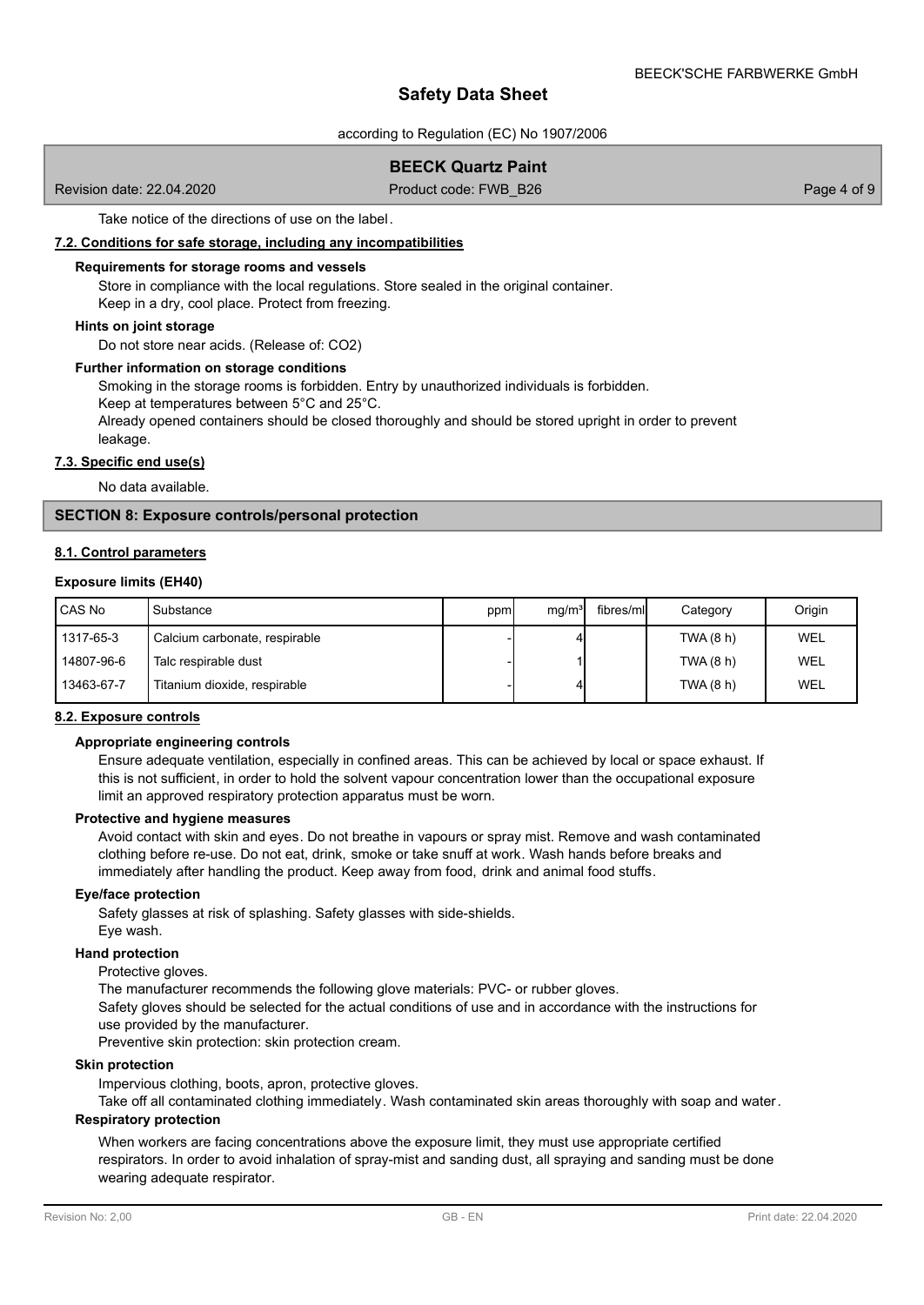according to Regulation (EC) No 1907/2006

# **BEECK Quartz Paint**

Revision date: 22.04.2020 **Product code: FWB\_B26** Page 5 of 9

#### **Environmental exposure controls**

Do not flush into surface water or sanitary sewer system.

# **SECTION 9: Physical and chemical properties**

#### white resptv. tinted Physical state: liquid Colour: **9.1. Information on basic physical and chemical properties** Odour: mild **Test method** pH-Value: 11 ISO 4316 **Changes in the physical state** Melting point: Initial boiling point and boiling range: Sublimation point: Softening point: Pour point: Flash point: No data available. **Explosive properties** Lower explosion limits: Upper explosion limits: **Auto-ignition temperature** Solid: Decomposition temperature: Vapour pressure: Density: Water solubility: **Solubility in other solvents** No data available. Partition coefficient: Viscosity / dynamic: Viscosity / kinematic: Vapour density: **9.2. Other information** No data available. No data available. No data available. No data available. No data available. not applicable No data available. No data available. No data available. No data available. No data available.  $1,54$  g/cm<sup>3</sup> No data available. No data available. 5500 mPa·s ISO 2555 No data available. No data available. No data available. Solid content: No data available.

# **SECTION 10: Stability and reactivity**

# **10.1. Reactivity**

No data available.

### **10.2. Chemical stability**

Stable under proper storage and handling.

### **10.3. Possibility of hazardous reactions**

No dangerous reactions occur under normal storage conditions and in normal use. Does not polymerize.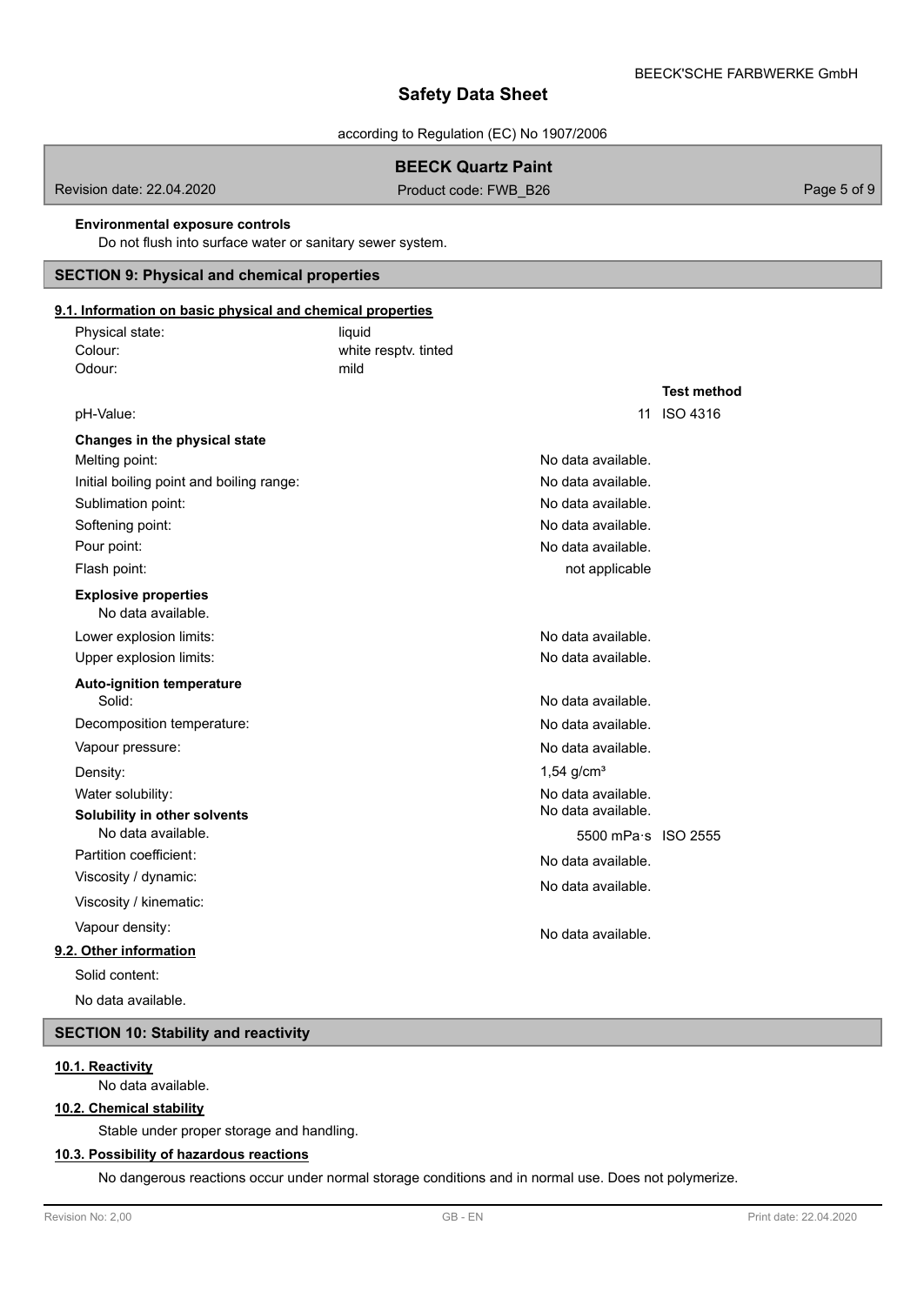according to Regulation (EC) No 1907/2006

## **BEECK Quartz Paint**

Revision date: 22.04.2020 **Product code: FWB\_B26** Page 6 of 9 Page 6 of 9

# **10.4. Conditions to avoid**

None under normal use.

# **10.5. Incompatible materials**

# strong oxidizers; strong acids **10.6. Hazardous decomposition products**

No decomposition if stored and applied as directed.

### **SECTION 11: Toxicological information**

### **11.1. Information on toxicological effects**

# **Toxicocinetics, metabolism and distribution**

No data available.

### **Acute toxicity**

No data is available on the product itself.

| CAS No     | Chemical name            |                                                          |         |                     |        |  |  |
|------------|--------------------------|----------------------------------------------------------|---------|---------------------|--------|--|--|
|            | Exposure route           | Dose                                                     | Species | Source              | Method |  |  |
| 1317-65-3  | Calcium carbonate        |                                                          |         |                     |        |  |  |
|            | oral                     | LD50<br>> 5000<br>mg/kg                                  | rat     |                     |        |  |  |
| 1312-76-1  |                          | Silicic acid, potassium salt; Molar ratios > 3,2 (< 40%) |         |                     |        |  |  |
|            | oral                     | > 2000<br>LD50<br>mg/kg                                  | Rat     |                     |        |  |  |
| 13463-67-7 | <b>Titanium oxide</b>    |                                                          |         |                     |        |  |  |
|            | oral                     | LD <sub>50</sub><br>>5000<br>mg/kg                       | rat     | OECD <sub>425</sub> |        |  |  |
|            | dermal                   | LD <sub>50</sub><br>>5000<br>mg/kg                       | rabbit  |                     |        |  |  |
|            | inhalation (4 h) aerosol | LC50<br>$>6,8$ mg/l                                      | Irat    |                     |        |  |  |

#### **Irritation and corrosivity**

No data available.

### **Sensitising effects**

No data available.

# **Carcinogenic/mutagenic/toxic effects for reproduction**

No data available.

#### **STOT-single exposure** No data available.

### No data available. **STOT-repeated exposure**

**Aspiration hazard**

## No data available.

## **Specific effects in experiment on an animal**

No data available.

## **SECTION 12: Ecological information**

# **12.1. Toxicity**

No data is available on the product itself.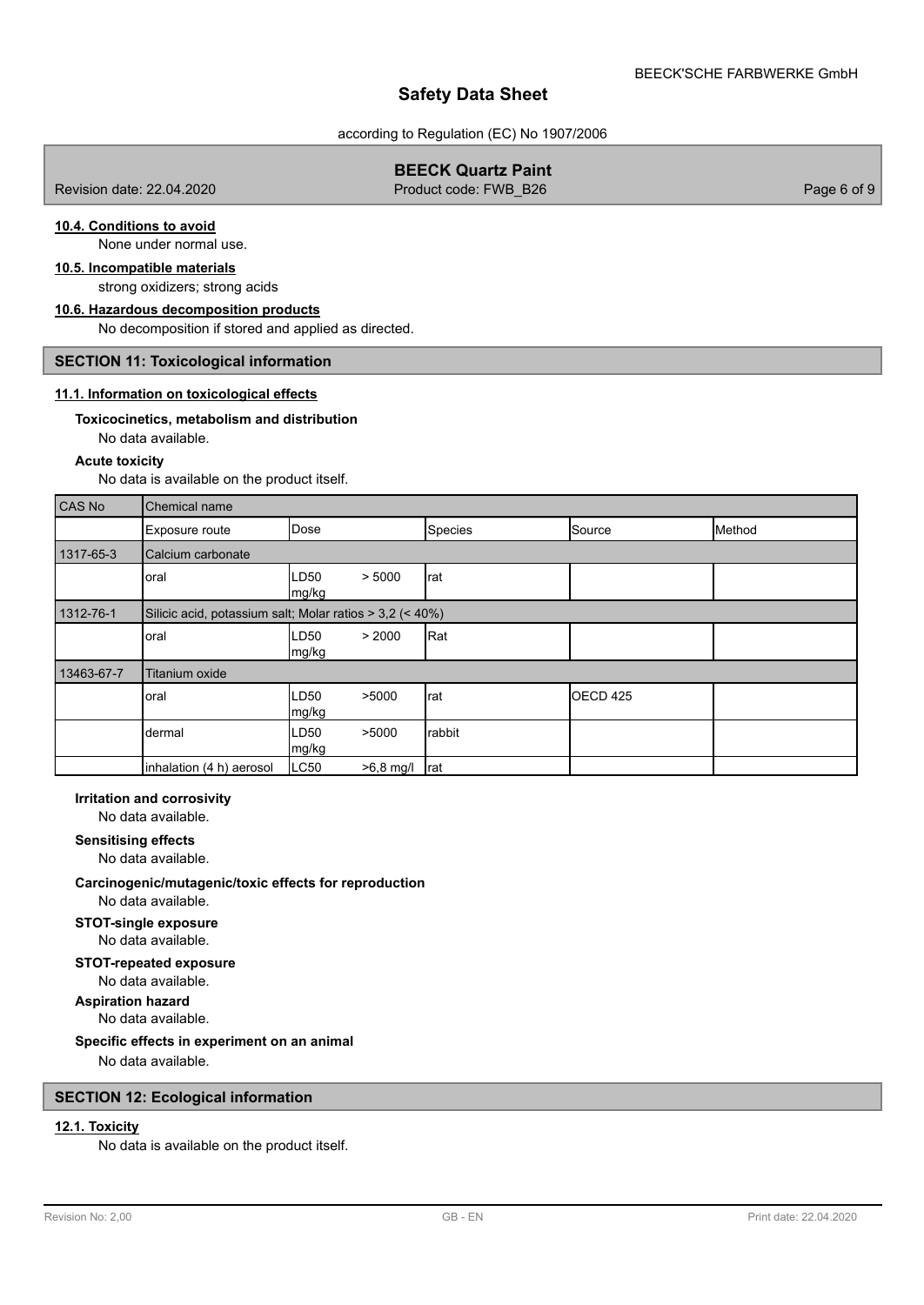### according to Regulation (EC) No 1907/2006

# **BEECK Quartz Paint**

Revision date: 22.04.2020

Product code: FWB\_B26 Page 7 of 9

| CAS No     | Chemical name            |                     |                   |  |                                               |                     |        |
|------------|--------------------------|---------------------|-------------------|--|-----------------------------------------------|---------------------|--------|
|            | Aquatic toxicity         | Dose                |                   |  | $[h]   [d]$ Species                           | Source              | Method |
| 1317-65-3  | Calcium carbonate        |                     |                   |  |                                               |                     |        |
|            | Acute fish toxicity      | <b>LC50</b><br>mg/l | >10000            |  | 96 hRainbow trout<br>(Oncorhynchus<br>mykiss) |                     |        |
|            | Acute algae toxicity     | ErC50<br>mg/l       | >200              |  | 72 hIDesmodesmus<br>subspicatus               |                     |        |
|            | Acute crustacea toxicity | <b>EC50</b><br>mg/l | >1000             |  | 48 h Daphnia magna                            |                     |        |
| 13463-67-7 | Titanium oxide           |                     |                   |  |                                               |                     |        |
|            | Acute fish toxicity      | <b>LC50</b><br>mg/l | >1000             |  | 96 h Pimephales promelas                      |                     |        |
|            | Acute algae toxicity     | ErC50               | $16 \text{ mg/l}$ |  | <b>I</b> Pseudokirchneriella<br>subcapitata   |                     |        |
|            | Acute crustacea toxicity | <b>EC50</b><br>mg/l | >100              |  | 48 h Daphnia magna                            | OECD <sub>202</sub> |        |

## **12.2. Persistence and degradability**

No data available.

# **12.3. Bioaccumulative potential**

No data available.

# **12.4. Mobility in soil**

No data available.

### **12.5. Results of PBT and vPvB assessment**

No data available.

#### **12.6. Other adverse effects**

No data available.

### **Further information**

Do not flush into surface water or sanitary sewer system. Do not allow material to contaminate ground water system.

### **SECTION 13: Disposal considerations**

# **13.1. Waste treatment methods**

### **Disposal recommendations**

Disposal in accordance with the official regulations.

Do not flush into surface water or sanitary sewer system. Offer surplus and non-recyclable solutions to a licensed disposal company.

### **List of Wastes Code - residues/unused products**

080112 WASTES FROM THE MANUFACTURE, FORMULATION, SUPPLY AND USE (MFSU) OF COATINGS (PAINTS, VARNISHES AND VITREOUS ENAMELS), ADHESIVES, SEALANTS AND PRINTING INKS; wastes from MFSU and removal of paint and varnish; waste paint and varnish other than those mentioned in 08 01 11

## **List of Wastes Code - used product**

WASTES FROM THE MANUFACTURE, FORMULATION, SUPPLY AND USE (MFSU) OF COATINGS (PAINTS, VARNISHES AND VITREOUS ENAMELS), ADHESIVES, SEALANTS AND PRINTING INKS; wastes from MFSU and removal of paint and varnish; waste paint and varnish other than those mentioned in 08 01 11 080112

### **Contaminated packaging**

Packaging can be sent for recycling after being emptied and cleaned. If recycling is not practicable, dispose of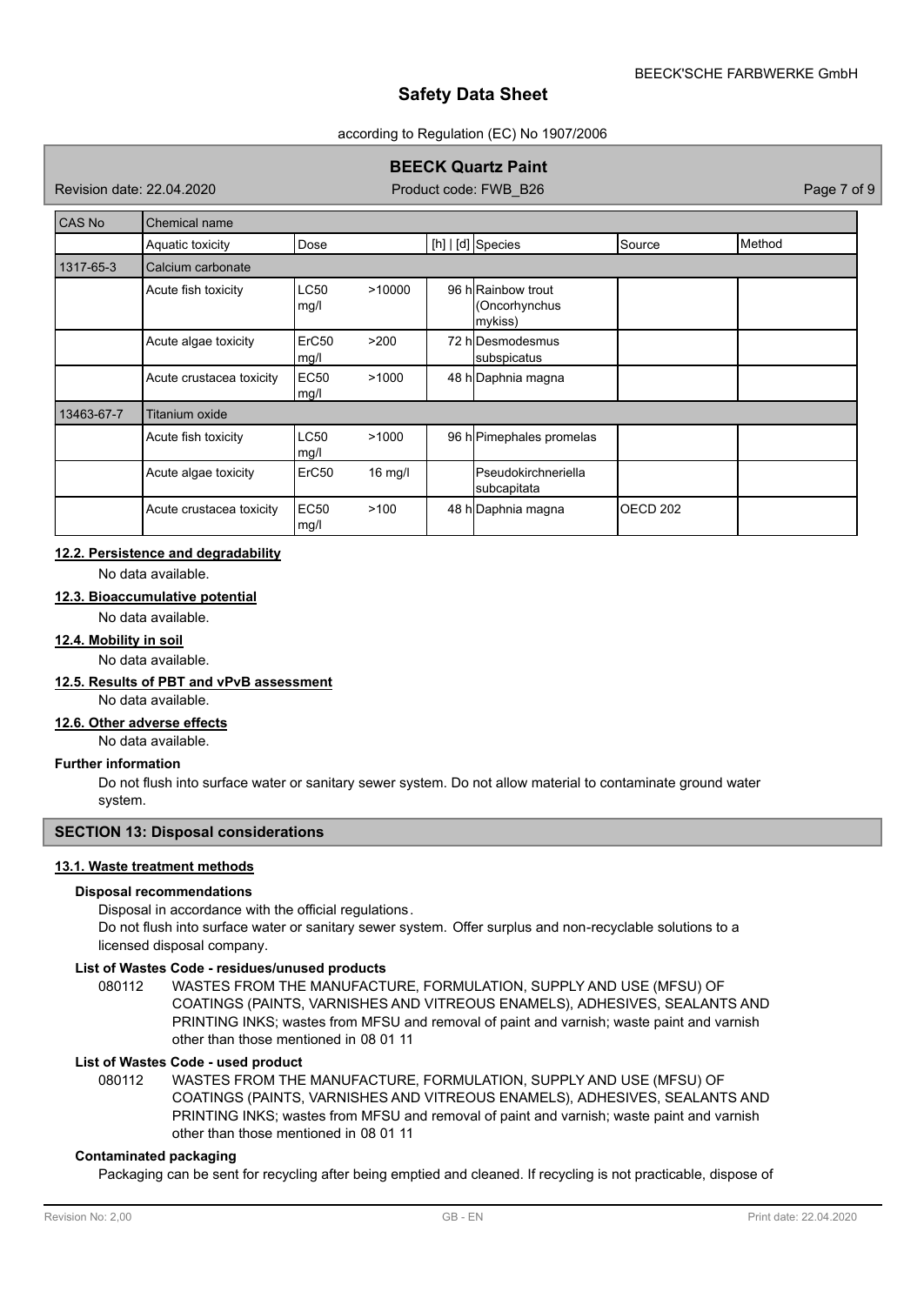according to Regulation (EC) No 1907/2006

# **BEECK Quartz Paint**

Revision date: 22.04.2020 **Product code: FWB\_B26** Page 8 of 9

in compliance with the official regulations and the Environmental Protection (Duty of Care) Regulations 1991.

### **SECTION 14: Transport information**

### **Land transport (ADR/RID)**

| <b>14.1. UN number:</b>           | not regulated |
|-----------------------------------|---------------|
| 14.2. UN proper shipping name:    | not regulated |
| 14.3. Transport hazard class(es): | not regulated |
| 14.4. Packing group:              | not regulated |

### **Other applicable information (land transport)**

Not classified as dangerous regarding transport regulations.

### **Inland waterways transport (ADN)**

| <b>14.1. UN number:</b>           | not regulated |
|-----------------------------------|---------------|
| 14.2. UN proper shipping name:    | not regulated |
| 14.3. Transport hazard class(es): | not regulated |
| 14.4. Packing group:              | not regulated |

### **Other applicable information (inland waterways transport)**

Not classified as dangerous regarding transport regulations.

### **Marine transport (IMDG)**

| <b>14.1. UN number:</b>           | not regulated |
|-----------------------------------|---------------|
| 14.2. UN proper shipping name:    | not regulated |
| 14.3. Transport hazard class(es): | not regulated |
| 14.4. Packing group:              | n.d.a.        |

#### Not classified as dangerous regarding transport regulations. **Other applicable information (marine transport)**

### **Air transport (ICAO-TI/IATA-DGR)**

| <b>14.1. UN number:</b>           | not restricted |
|-----------------------------------|----------------|
| 14.2. UN proper shipping name:    | not restricted |
| 14.3. Transport hazard class(es): | not restricted |
| 14.4. Packing group:              | n.d.a.         |

Not classified as dangerous regarding transport regulations. **Other applicable information (air transport)**

### **14.6. Special precautions for user**

not applicable

### **14.7. Transport in bulk according to Annex II of Marpol and the IBC Code**

not applicable

### **Other applicable information**

None.

# **SECTION 15: Regulatory information**

# **15.1. Safety, health and environmental regulations/legislation specific for the substance or mixture**

### **EU regulatory information**